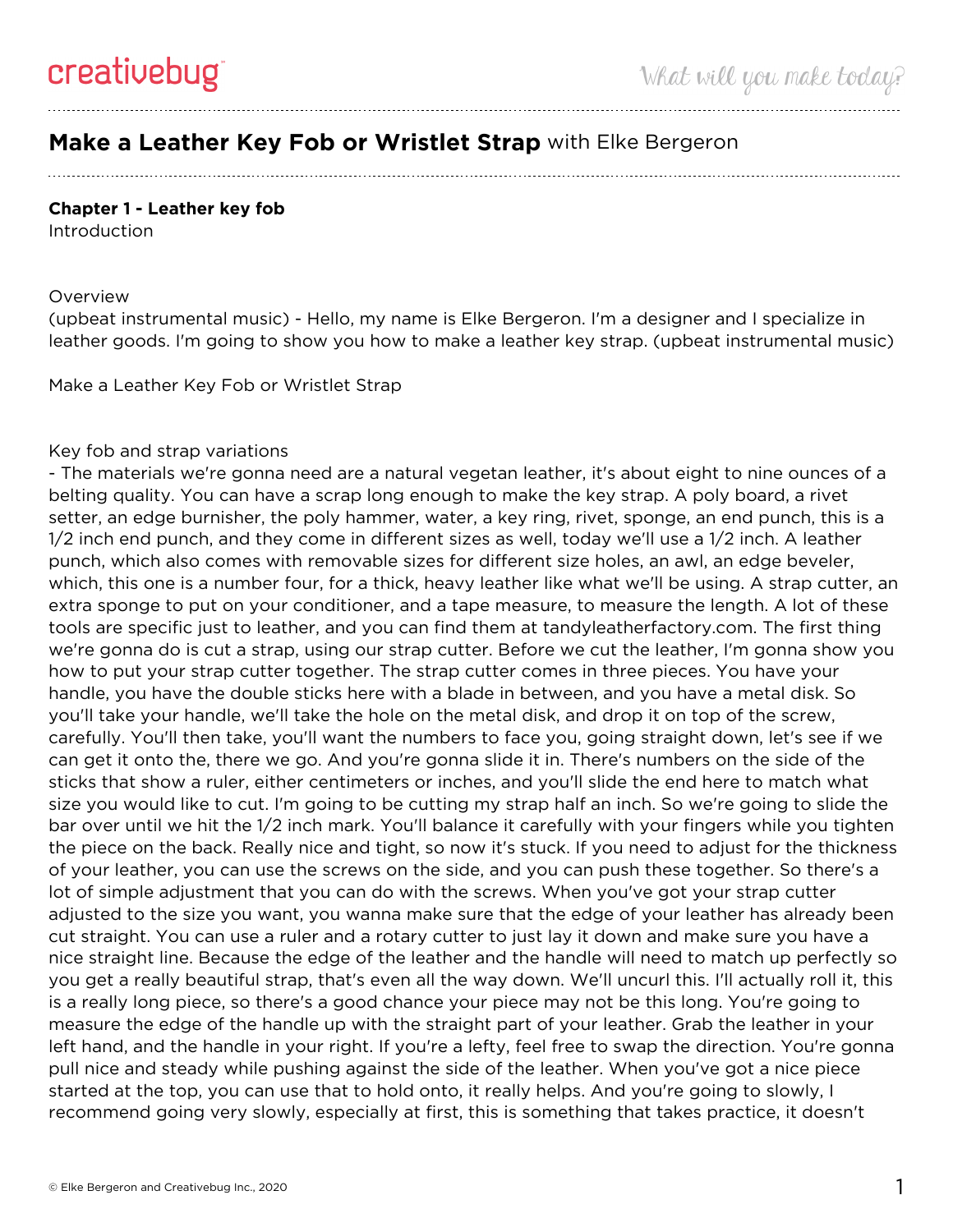automatically come out perfect. Because the blade can sometimes slip out if you go too quickly. The reason I'm cutting the whole length of the leather strip is because if I stop with just the amount I need, you'll end up with an uneven edge, and if the next strap I need maybe two inches wide, I'm cutting down it and it makes it uneven. So you kind of just cut the whole length of whatever you have, and then you'll cut the piece you need, and save the rest for later for a different project. When you get to the end, be careful 'cause sometimes it does wanna slip out. So now we've got our nice, long strap, and it's really nice and even. Once your strap is cut, we can cut the length that we want. I'm gonna cut 12 inches, a foot, and that'll make a nice size for our keyring. Length, here's 12 inches. I'll take an awl, make a mark. Once we know where we're going to cut it, we can take our end punch. I will put it right in the middle. Tip it towards yourself, so you can visually see inside the V shape and see that it's even. And hit it with the hammer. And do the other side as well. And you're gonna bring it right up to the edge. And now we have the beginning of our strap. The next step would be to bevel the edges to give them a nice rounded feel and much softer than what they are now, which is pretty sharp. Edge beveler comes in different sizes. You can have a two, a three, a four, those are the typical sizes. The higher the number, the bigger the gouge, and that's gonna take off more of your corner. The lower the number, you'll take off less. So with a nice, thick belting leather like this, I like to use a number four. So by taking your right hand, I like to put my finger down by the bottom, I hold the tool at a 45 degree angle, so it's neither facing this way or this way, it's like right at a nice angle. And that's the shape that's going to be cutting off the edge of your leather. Use your left hand and really securely hold the leather down with your fingertips. You'll start at the end, and you move your fingertips, and the edge beveler, little by little. This technique takes lots of practice, so don't get frustrated, just keep at it and really practice on lots of scrap before you apply it to your real project. Not only are you gonna bevel all the sides, you're gonna also bevel the back side as well. So you'll get a lot of practice just even on the piece you're doing. It's best to try and keep the piece nice and steady and long. The movement is kind of smooth and you end up with a nice big piece. Now that does not happen automatically right from the beginning. The technique you don't wanna use is chopping. You don't wanna use this kind of technique, because that will make it really rough, and it's not as smooth at the end of the day. So once you've finished the front, actually, be careful with the points too. It's just, sometimes you gotta just do your best. And you're gonna flip it over, and the back side is basically a composite, it's been pressed down, so it's usually not as smooth, you can see it's crumbly. Just do the best you can. 'Cause once we burnish the edges, it's very forgiving. It'll cover a lot of the defects of the edges. All right, you now have a really nice-shaped strap, and we're ready to smooth out the edges. Just dampen the sponge, you don't need to soak it. You can dip it in the water and really squeeze out most of the water. I like to do one edge at a time, not the whole strap, because by the time you get to the back side, it's already dried. You really need to do this when it's damp. Dampen the edges, and yeah, you really wanna try and avoid soaking it, soaking it doesn't really do it any good. Once you've dampened the edge, we're going to take our edge slicker, or edge burnisher, and it comes with different notches for different widths of leather. This width is perfect for the middle one. So, you can start at the end. Hold it tightly. It's a little awkward sometimes, especially when it's a really skinny strap like this, but just kinda rest it between your fingers and your thumb and just go little by little. And move down the length of the strap. You can see how the edge is getting a really nice shine, and it's smooth and rounded-looking, as opposed to when it was just freshly cut, it was really square. Continue to burnish all the edges until it's all finished. Mine is all done. And now we're going to apply conditioner, to give it a really finished look. Especially on vegetan, it's really good with protecting